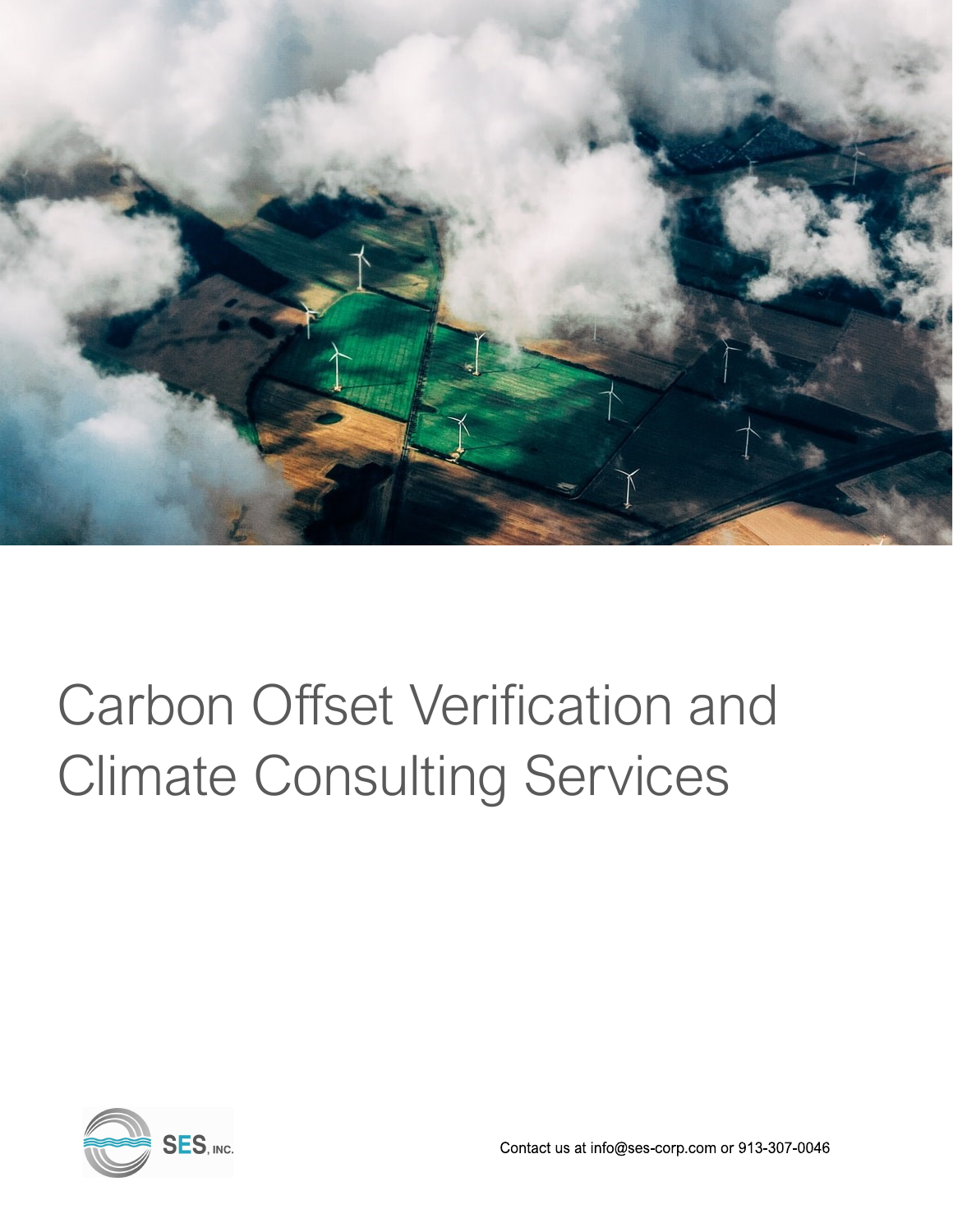## Carbon Offset Verification

SES provides independent and impartial verification for sustainability programs and carbon offsets.

Since 2004, SES has verified carbon offsets throughout the U.S. and in Asia, Europe, and South America. This includes millions of acres of cropland, pasture, and rangeland projects in the U.S. SES has verified dozens of methane capture offsets for livestock methane, active and abandoned coal mines, and industrial wastewater systems.

#### **SERVICES**

- GHG offset verification
- GHG accounting
- GHG goals and emissions reduction programs
- GHG emissions reporting
- Sustainability audits
- Regulatory inspections and third-party verification
- Sustainability protocol development

#### **REGULATORY EXPERTISE**

- **ISO** standards
- CARB regulations
- Low Carbon Fuel Standards
- Federal and state environmental regulations and statutes, including EPA Clean Air Act reporting requirements

### Project Experience

#### **Carbon Offset Verifications**

SES conducts carbon offset verifications for several confidential clients. We conduct these verifications under protocols that include livestock methane production, ozone-depleting substances, mine methane production, low carbon fuel standards, and rice cultivation.

Our team verifies carbon offsets following the ARB Compliance Offset Protocols, the most current version of the ARB Regulations (§95977 and §95978), and applicable ARB guidance documents. The verifications include completing and submitting a Notice of Verification Activity, conflict of interest (COI) statement, and introductory meetings with clients.

Our process follows ISO standards and regulatory requirements and a rigorous quality management plan. We receive preliminary data from the clients and use the data to plan for the verification. We then produce a verification plan and verification sampling plan.

After the initial work, SES conducts a site visit and reviews all pertinent notifications and data related to the client's claim of offsets generated. Our team conducts independent calculations of baseline and project emissions to verify the project's claimed emission reductions. We then issue a verification statement and verification report based on the findings.

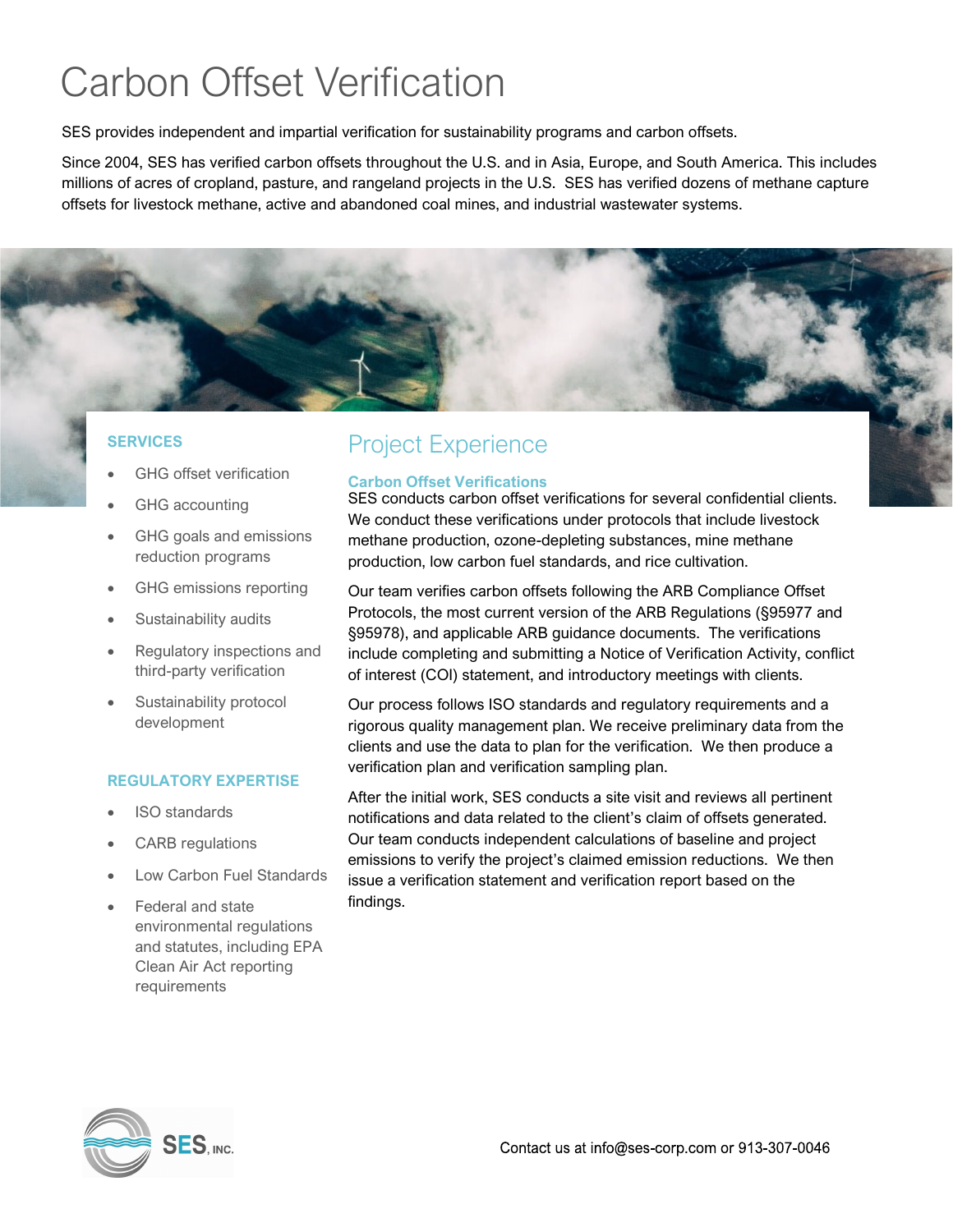## GHG Emissions Accounting and Reporting

SES can help your team meet reporting requirements including greenhouse gas emissions reporting for the EPA and ARB, supply chain reporting, and GHG goal metrics for corporate social responsibility reports. We develop custom reporting and database solutions for clients that reduce effort and improve the consistency and accuracy of reports. Our team can also support your company with voluntary reporting for existing software platforms and entities.

#### **SERVICES**

- GHG offset verification
- GHG accounting
- GHG goals and emissions reduction programs
- GHG emissions reporting
- Sustainability audits
- Regulatory inspections and third-party verification
- Sustainability protocol development

#### **REGULATORY EXPERTISE**

- ISO standards
- CARB regulations
- Low Carbon Fuel Standards
- Federal and state environmental regulations and statutes, including EPA Clean Air Act reporting requirements

### Project Experience

#### **Carbon Sequestration Study**

SES determined specific rates of carbon sequestration on land controlled by a major livestock producer to identify potential offsets available for carbon generated from the client's operations.

#### **GHG Accounting and Reporting**

SES worked with an integrated livestock producer to develop a comprehensive inventory of greenhouse gas (GHG) emissions from the company's operations. The inventory included emissions from feed milling, live animal production, slaughter, processing and transportation. As part of the inventory project, SES developed a calculator spreadsheet to estimate methane emissions from manure lagoons, manure composting, and industrial wastewater. SES supported the organization with GHG emissions reporting to the EPA.

#### **Commitment to Integrity**

As part of our commitment to integrity, SES does not conduct both accounting and verification work for the same client.

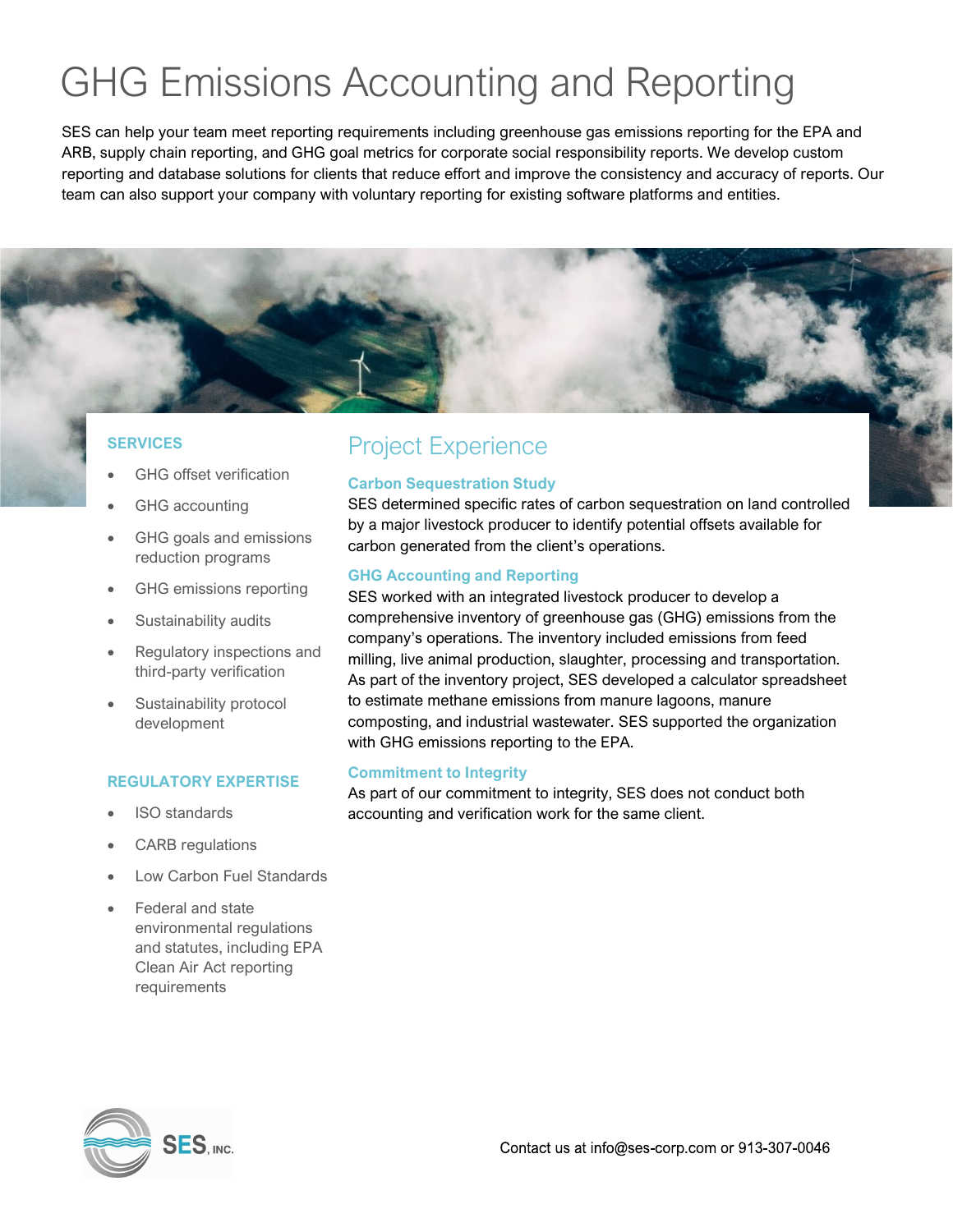## Program Development

SES develops sustainability programs and GHG emissions reduction goals that meet regulatory requirements and the demands of stakeholders, customers, and your bottom line.

Our capabilities include animal welfare, sustainability, GHG emissions reduction, and biodiversity. Program development services include setting GHG emissions reduction goals, developing policies and procedures, standards, gaining stakeholder buy-in, management and implementation guidance, training, metrics development, and reporting.

#### **SERVICES**

- GHG offset verification
- GHG accounting
- GHG goals and emissions reduction programs
- GHG emissions reporting
- Sustainability audits
- Regulatory inspections and third-party verification
- Sustainability protocol development

#### **REGULATORY EXPERTISE**

- ISO standards
- CARB regulations
- Low Carbon Fuel Standards
- Good Environmental Livestock Production Practices (GELPP)
- Federal and state environmental regulations and statutes, including EPA Clean Air Act reporting requirements

### Project Experience

#### **Beef Industry GHG Mitigation**

SES evaluated the potential sources and quantities of avoided Greenhouse Gas (GHG) emissions for the global beef industry. SES evaluated mitigation options including the commodity production practices, inputs, productivity, and biomass that can be modified to reduce or avoid GHG emissions or to increase the sequestration of GHGs. SES also provided a review of carbon calculation methodologies and tools as well as estimates for the range of credible carbon emission reductions and sequestration.

#### **Sustainability Audits**

SES reviewed sustainability practices for a poultry integrator with grower operations in California and produced its auditing protocol. SES audits growers on a three-year cycle to verify the company's sustainability claims.

#### **Sustainability Metrics Definition**

SES defined the sustainability metrics that a global top three meat conglomerate presents in its annual sustainability report. Through corporate management interviews and a data review, SES helped the company develop a process to measure and report metrics consistently and accurately.

#### **Soil Carbon Sequestration Analysis**

SES developed a report, "Analysis of How Crop Rotation Impacts Nutrient Management and Sustainability Performance," for the United Soybean Board. The project included an analysis of how crop rotation impacts nutrient management and sustainability performance, including nitrogen management and losses and soil and plant carbon sequestration in an agroecosystem.